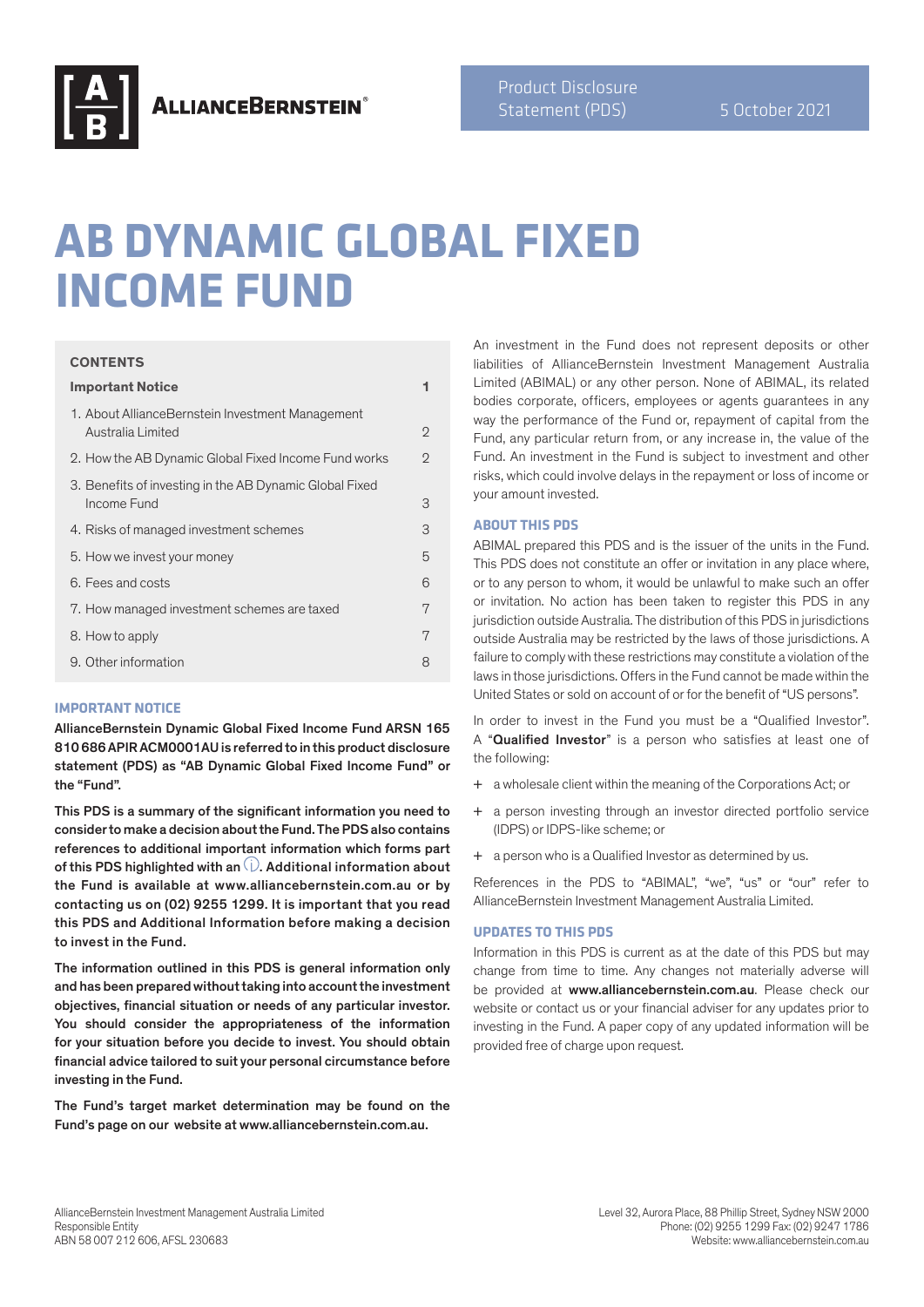# **1. ABOUT ALLIANCEBERNSTEIN INVESTMENT MANAGEMENT AUSTRALIA LIMITED**

AllianceBernstein Investment Management Australia Limited (we, us, our or ABIMAL) is the responsible entity of the AB Dynamic Global Fixed Income Fund (Fund) and is responsible for ensuring that the Fund is managed in accordance with its governing documents and for its day-to-day administration.

We have appointed a related company AllianceBernstein Australia Limited (ABAL) ABN 53 095 022 718 AFSL No. 230698 as the investment manager of the Fund. ABAL has in turn delegated its investment manager function to AllianceBernstein L.P. We are a subsidiary of AllianceBernstein L.P. and part of the AllianceBernstein group (AB).

AllianceBernstein L.P. is a leading global investment management firm that offers high-quality research and diversified investment services to institutional investors, individuals and private wealth clients in major world markets.

As of 31 July 2021, AB managed US\$748 billion in assets for clients, including mutual funds, pension plans, superannuation schemes, charities, insurance companies, central banks, and governments.

## **2. HOW THE AB DYNAMIC GLOBAL FIXED INCOME FUND WORKS**

The Fund is a registered managed investment scheme in which amounts invested by individual investors are pooled with other investors' money. The investment manager uses the amounts invested in the Fund to buy assets on behalf of all investors in accordance with the relevant investment strategy. The total value of the Fund is divided into units. The Fund is governed by its constitution. The constitution sets out the rules and procedures under which the Fund must operate.

When you invest you will be issued with units in the Fund. The units issued to you represent your beneficial interest in the assets of the Fund as a whole. You do not have an entitlement to any particular asset of the Fund. We will calculate a price for your units (unit price) and keep a record of the units you have acquired. Your unit prices will rise or fall as the market value of the Fund's assets rise or fall. You can increase your units by making additional investments or reinvesting income distributions and decrease your units by making withdrawals.

#### UNIT PRICES

A unit price is usually calculated every business day. A business day means a day on which banks are open for business in Sydney, except a Saturday, Sunday or public holiday. The unit price for the Fund for a business day is calculated as that day's market value of assets less accrued expenses and other liabilities divided by the number of units on issue.

Fund application and withdrawal prices are determined by adding to, or subtracting from the unit price our estimate of transaction costs, commonly called the buy/sell spread. Please refer to section 6 "Additional explanation of fees and costs" for further information on the buy/sell spread.

#### INVESTING

Persons who are Qualified Investors may apply to invest in the Fund (see page 1 of this PDS for the definition of "Qualified Investor"). To invest in the Fund you will need to send us a completed Application Form, together with other documents requested (such as satisfactory identification) and pay your investment amount.

Provided you continue to be a Qualified Investor you may add to your investment at any time by sending us a new Application Form or your written instructions and pay your additional investment amount.

| The following minimum investment amounts apply |          |  |
|------------------------------------------------|----------|--|
| Minimum initial investment                     | \$50,000 |  |
| Minimum additional investment                  | \$5,000  |  |

We have the discretion to accept lower amounts, change the minimums that apply and reserve the right not to accept an application for any reason.

Please see section 8 "How to apply" for more information.

#### WITHDRAWING

You can withdraw all or part of your investment by sending us a completed Withdrawal Request Form or a written notice of withdrawal. You can send withdrawal requests by mail, courier or fax.

Withdrawal proceeds will normally be paid to your Australian bank account within 10 business days following the date of receipt of a valid withdrawal request. However, the Fund's constitution allows us up to 21 days to pay withdrawal requests.

We have the power to redeem compulsorily your units in certain circumstances, including where you cease to be a Qualified Investor (see page 1 of this PDS for the definition of "Qualified Investor" and page 5 of this PDS for details on Compulsory redemption risk).

## RESTRICTIONS ON WITHDRAWALS

In certain circumstances you may not be able to withdraw your investment within the usual time period upon request.

We may suspend or freeze withdrawals where we believe it would not be in the best interests of investors taken as a whole to sell sufficient assets to satisfy a withdrawal request due to circumstances out of our control (such as market closures and trading restrictions) or the Fund has become illiquid per the Corporations Act.

#### HOW YOUR TRANSACTION IS PROCESSED

The cut-off time for the receipt of application and withdrawal requests is 2pm each business day. Validly completed application and withdrawal requests received before the 2pm cut-off on a business day will normally be processed using the application or withdrawal price applicable for that business day. Since market values are not available until after the end of the business day when the markets have closed, the Fund's application and withdrawal prices are calculated within two business days later.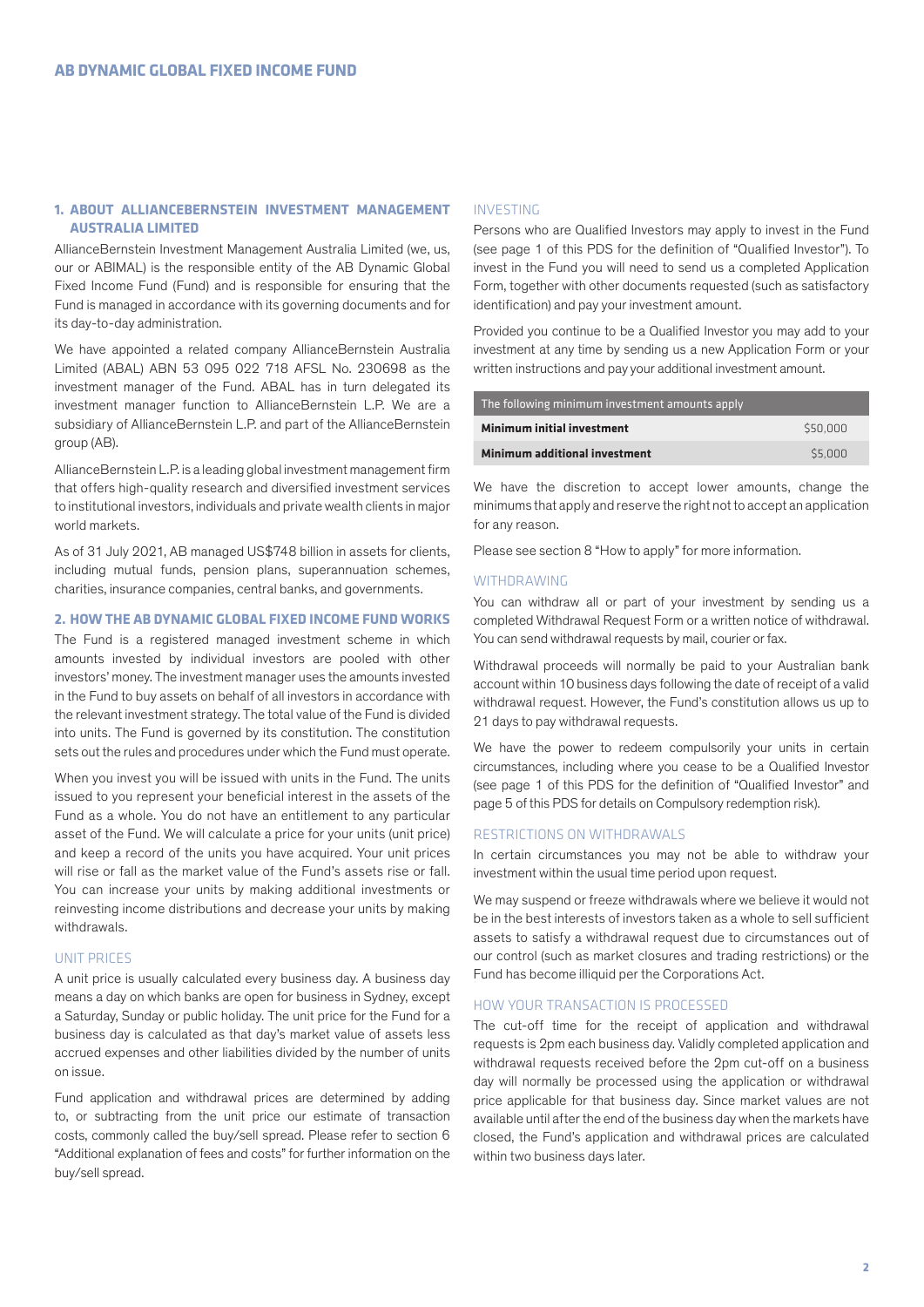Valid application and withdrawal requests received after the 2pm cut-off will normally be processed for the next business day.

# **DISTRIBUTIONS**

The Fund normally distributes quarterly at 30 September, 31 December, 31 March and 30 June. However, we have the discretion to change the distribution frequency and to make additional distributions during any interim period out of income or capital.

Distributions are usually calculated based on the Fund's net taxable income divided by the units on issue. Your distribution amount will depend on the units you hold at the end of a distribution period. Distribution amounts are not guaranteed and will vary.

You can choose to have distributions reinvested into additional units or paid in cash directly into your account with an Australian bank or financial institution. If you do not choose cash, we will automatically reinvest your distributions. Distributions are usually paid within 14 business days of the end of the distribution period.

#### INDIRECT INVESTORS

We authorise the use of this PDS for investors or prospective investors who wish to invest in the Fund through an investor directed portfolio service (IDPS) or IDPS-like scheme, commonly referred to as a master trust, wrap account, platform, nominee or custody service.

Investors gaining exposure to the Fund through an IDPS are Indirect Investors and do not become unitholders in the Fund. Instead, it is generally the operator of the IDPS which invests for you and has the rights of a unitholder. The IDPS operator may exercise their rights in accordance with their arrangements with you.

Indirect Investors complete the application forms for the IDPS and receive reports including transaction statements from their IDPS operator, not us. Additional investments and withdrawals are also to be made through the IDPS operator. Inquiries should be directed to the operator of the IDPS. Indirect Investors need to follow the instructions of the IDPS platform operator. The IDPS operator may also apply different conditions to those outlined in this PDS including different cut-off times for applications and withdrawals.

#### NOMINEE INVESTORS

If your investment in the Fund is not held in your name (for example, because you invested on the advice of a financial adviser and your investment is registered in the name of a nominee, such as a custodian), then we may only be able to take instructions in relation to your investment in the Fund (for example, a redemption request) by communicating with the registered holder.

# $\bigcap$

You should read the important Additional Information about "How the Fund works" before making a decision to invest. Go to section 2 of the Additional Information at www.alliancebernstein.com.au for more information. Information relating to "How the Fund works" may change between the time you read this PDS and the day when you acquire the product.

# **3. BENEFITS OF INVESTING IN THE AB DYNAMIC GLOBAL FIXED INCOME FUND**

#### SIGNIFICANT FEATURES

The Fund invests in a multi-sector portfolio of global debt and fixed income securities.

#### SIGNIFICANT BENEFITS

Higher income: Potential for higher income returns than those paid on traditional cash investments over the long term.

Active investment and currency management approach: The investment manager uses credit, economic and quantitative research inputs to control risk, identify investment opportunities, enhance returns and actively manage currency exposures.

Access to investment opportunities: Participation in global fixed income investment opportunities and global markets that may not be accessible to all individual investors.

Professional management: Access to experienced global AB investment professionals and their investment processes including their proprietary research, asset selection and risk management capabilities.

Ongoing information: Regular investment statements and annual tax statements to keep you fully informed about your investment.

# **4. RISKS OF MANAGED INVESTMENT SCHEMES**

All investments carry risk and different investment strategies may carry different levels of risk depending on the assets held. Generally assets with the highest long term returns may also carry the highest levels of risk.

The value of your investment in the Fund and its investment returns will vary up or down as the value of the Fund's investments vary and future returns may differ from past returns. The returns of the Fund are not guaranteed and you could receive back less than you initially invested. Laws affecting managed investment schemes may change in the future. Your appropriate level of risk will vary depending on a number of factors including your age, investment time frames, where other parts of your wealth are invested and your overall tolerance to risk.

We aim to minimise some of the Fund's risks by investing in accordance with the Fund's investment strategy, monitoring the Fund and acting in your best interests. However, risk cannot be eliminated so it's important that you consider your appropriate level of risk before making a decision.

The significant risks of investing in the Fund are typical for a fund that invests in global debt or fixed income securities. These risks include:

Market risk: Market risk is the potential for loss due to a decline in the investment markets and the decline in market prices for an asset. Factors that can affect investment markets include, but are not limited to, economic cycles, investor demand levels, business confidence, interest rates, low liquidity, government policies, political unrest, wars, terrorism, pandemics and natural, nuclear and environmental disasters.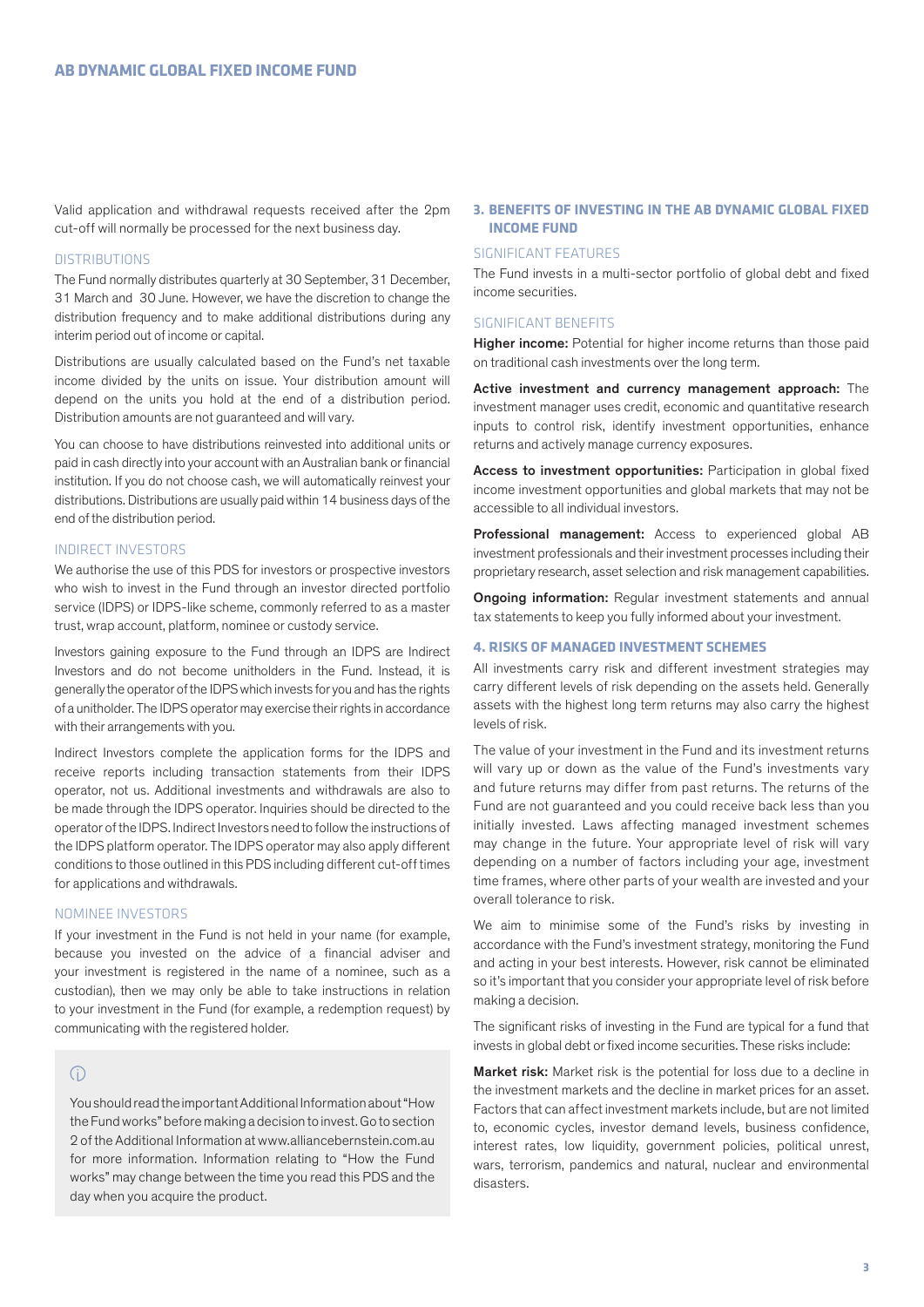Individual investment risk: This is the risk associated with an individual investment held in the Fund. The value of your investment in the Fund is dependent on the performance of the individual investments held by the Fund. The values of individual assets can vary up or down for many reasons including changes in a company's financial or operating circumstances.

Foreign investments risk: Assets issued by foreign governments and foreign companies are generally denominated in foreign currencies. The Fund uses foreign currency forward contracts in both its hedging and active currency management activities. This involves certain risks not typically associated with investing in Australian assets. These risks include changes in exchange rates and exchange control regulations; political and social instability; expropriation; imposition of foreign taxes; less liquid markets; less available information than is generally the case in Australia; higher transaction costs; less government supervision of exchanges, brokers and issuers; difficulty in enforcing contractual obligations; lack of uniform accounting and auditing standards; and greater price volatility. Risks associated with investment in foreign investments are magnified when investing in emerging countries. Unless the currency is actively managed, the Fund intends to reduce the risk associated with most exchange rate changes by hedging most of the foreign exchange exposures. Foreign currency hedging is designed to reduce but not eliminate foreign currency exposure between the Fund's foreign currency denominated investments to the Fund's base currency (i.e. the Australian dollar). The costs associated with hedging the Fund's currency risk will be borne by the Fund, and there is no guarantee that the Fund's currency exposure will be hedged at all times. For example the Fund's guidelines permit the Fund to maintain a net active currency exposure of +/–10% of the Fund's net asset value.

Interest rate risk: The value of the Fund's assets can be very sensitive to changes in interest rates. During periods of falling interest rates, the value of debt and fixed income securities generally rise. Conversely, during periods of rising interest rates, the value of debt and fixed income securities generally decline. Changes in interest rates have a greater effect on debt and fixed income securities with longer maturities and durations than those with shorter maturities and durations.

Emerging market risk: The Fund is permitted to invest in debt and fixed income securities from emerging markets. Emerging markets are less advanced than developed capital markets and entail significant risks in addition to those customarily associated with investing in debt and fixed income securities of issuers in more developed markets. Emerging markets are generally characterised as having increased political and economic instability, companies with lower capitalisation, poorer market liquidity, less developed regulation and financial reporting, and overall greater price volatility. As a result, investing in assets in these markets presents increased liquidity, currency, default and price volatility risk and therefore increases the risk profile of the Fund. The investment manager will generally limit the exposure to emerging markets to no more than 20% of the Fund's net asset value.

Credit, default and counterparty risk: Due to the nature of its activities, the Fund will be subject to the risk that debt and fixed income security issuers may not fulfil their payment or other obligations, and counterparties may default on contractual commitments. Additionally, an issuer may experience an adverse change in its financial condition which may, in turn, result in a decrease in its credit rating. Such an adverse change in financial condition or decrease in credit rating may result in increased volatility in the prices and negatively affect liquidity. making any such assets more difficult to sell.

Non-investment grade (lower rated) debt and fixed income securities risk: The Fund may invest up to 40% of its assets in lower rated, higher yielding non-investment grade debt and fixed income securities as rated by a credit rating agency ("CRA"). Debt and fixed income securities that are rated below investment grade are commonly referred to as "junk bonds". They are considered to be more speculative in nature and subject to a greater risk of loss of principal and interest income than investment grade securities. Investment grade rated assets, on the other hand, are those which, in the opinion of a CRA, are more likely to meet their financial commitments. Ratings assigned by a CRA are merely the opinion of that CRA about the likelihood of the issuers of the rated securities to meet their debt obligations when they fall due or the likelihood of loss in the event of a default of the issuer of the rated securities. Credit ratings used by the Investment Manager are intended for use by wholesale investors and should not be relied upon by any retail clients when making a decision about the product offered in this PDS. Ratings should not be taken to be an indication of investment merit or a recommendation to buy, sell or hold any particular investment. There are inherent limitations with credit ratings; future events and developments cannot be foreseen and credit ratings may change over time due to, among other things, a change in the financial condition of the issuer. The investment manager may use credit ratings of securities as an input into security selection alongside the investment manager's own screening, research and risk management processes.

Unrated securities risk: Unrated debt and fixed income securities will be considered for investment in the Fund where the investment manager believes that the financial condition of the issuers of such debt and fixed income securities, or the protection afforded by the terms of the assets themselves, limits the risk to the Fund to a degree comparable to that of fixed income and debt securities rated by a CRA consistent with the Fund's objectives. There is no guarantee that the risk of any unrated debt and fixed income securities held in the Fund will be comparable to that of rated securities.

Derivatives risk: The Fund may use derivatives as an alternative to direct purchases of assets or to manage exposures and risks. However, they can also create additional risks such as default risk or the possibility that the derivative position is difficult or costly to reverse or that it does not perform as expected. Derivative transactions may give rise to a form of leverage, which creates the opportunity for greater returns and also magnifies potential losses.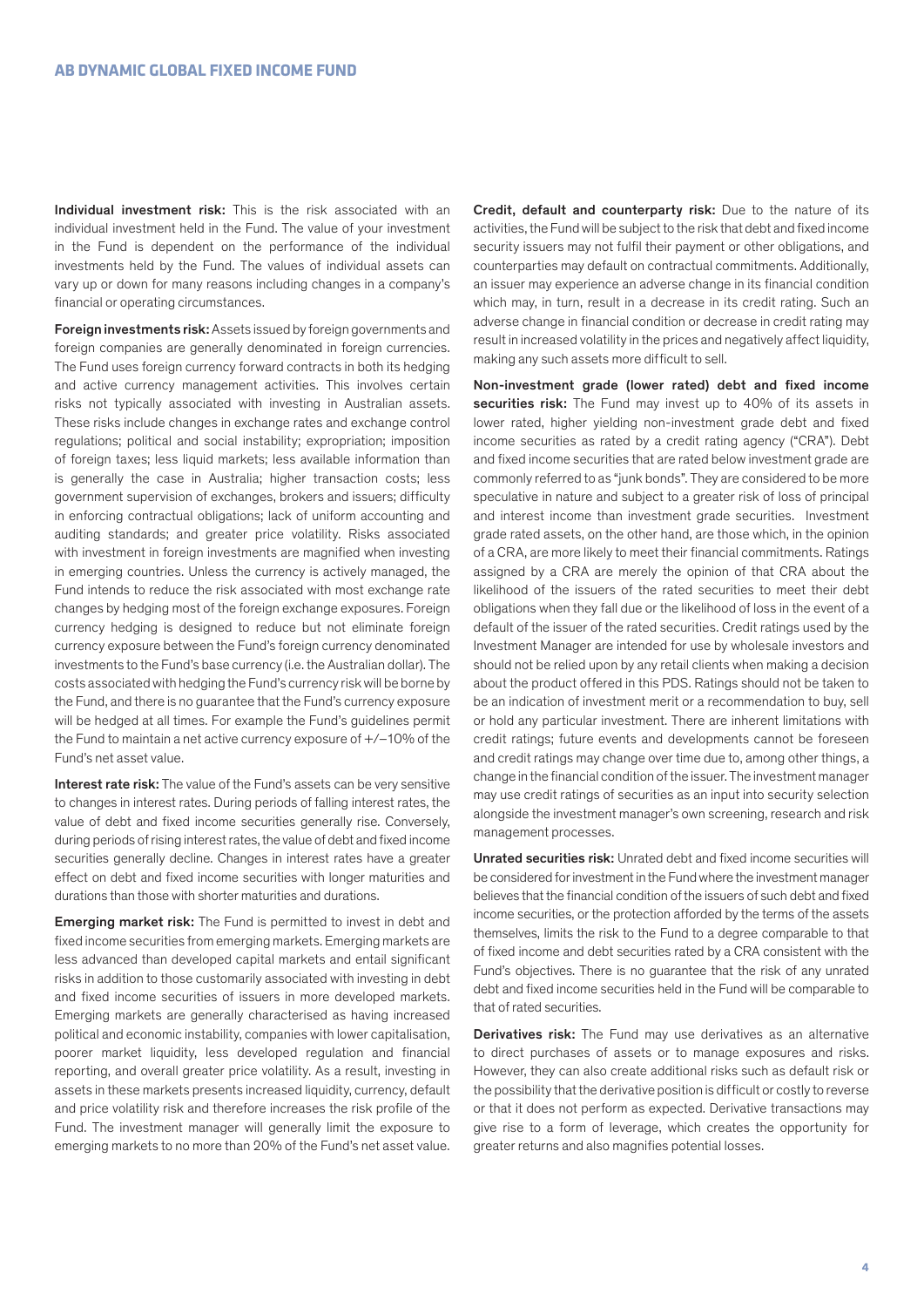Liquidity risk: Liquidity risk is the risk that assets cannot be sold at all or quickly enough to avoid or minimise a loss. A lack of liquidity may also affect the amount of time it takes for us to satisfy withdrawal requests. There is no secondary market for the resale of units in the Fund and none is expected to develop. While you may submit withdrawal requests, if we were to receive one or more withdrawal requests, we might be unable to liquidate sufficient Fund assets to meet such withdrawals and we might exercise our discretion to suspend withdrawals.

Where the Fund is illiquid for the purpose of the Corporations Act, withdrawals may only be made in accordance with the procedures in the Corporations Act. This means that you will only have a right to redeem when we make an offer to all investors in the Fund to redeem a certain amount. Accordingly, investments in the Fund should be considered only by investors who determine that the investment will not interfere with their liquidity requirements.

Compulsory redemption risk: Under the Fund's constitution, we have the power to redeem your units compulsorily without receiving a redemption request from you. If you cease to be a Qualified Investor for any reason (see page 1 of this PDS for the definition of a "Qualified Investor") we will redeem all of your units without you giving us a redemption request and you will receive your redemption proceeds and cease to hold an investment in the Fund.

Operational Risk: Operational risk refers to the risk of loss resulting from inadequate or failed internal processes, human error, system failures or external events. It also includes cyber risk; risk of fraud, data loss, business disruption or damage to the information of the Fund or investors' personal information as a result of a threat or failure to protect the information or data stored within systems and / or service providers.

Fund risk: Fund risk includes the possibility that the Fund could be suspended, terminated (including if we determine to close the Fund if it fails to maintain reasonable scale) or there are changes to its rules, its features, its fees and costs, its parties (such as its responsible entity and investment manager) and laws (including taxation laws) applicable to registered managed investment schemes. There is also a risk that investing in the Fund may give different results than investing directly. This is because your money is pooled with other investors and their applications and withdrawals together with our investment decisions may impact your entitlements to income and capital.

#### **5. HOW WE INVEST YOUR MONEY**

You should consider the likely investment return, risk and your investment timeframe when choosing to invest in the Fund.

| AB Dynamic Global Fixed Income Fund                       |                                                                                                                                                                                                                                                                                                                                                                                                                                                                                                                                                                                                                                                                                                                                                                                                                                                |  |  |  |
|-----------------------------------------------------------|------------------------------------------------------------------------------------------------------------------------------------------------------------------------------------------------------------------------------------------------------------------------------------------------------------------------------------------------------------------------------------------------------------------------------------------------------------------------------------------------------------------------------------------------------------------------------------------------------------------------------------------------------------------------------------------------------------------------------------------------------------------------------------------------------------------------------------------------|--|--|--|
| <b>Fund description</b>                                   | The Fund is designed for investors with higher risk tolerances and who want income returns exceeding Australian bank bill rates<br>over the long term by investing in global debt or fixed income securities.                                                                                                                                                                                                                                                                                                                                                                                                                                                                                                                                                                                                                                  |  |  |  |
|                                                           | The Fund implements a global, multi-sector strategy investing in a broad range of debt and fixed income securities. The Fund may<br>hold corporate bonds, government bonds, asset backed securities, mortgage backed securities, open and closed ended mutual<br>funds including AB Funds (up to 5% of the Fund's assets) and bank loans located anywhere in the world, including developed and<br>emerging countries. Up to 40% of the Fund's assets may be higher risk and rated below investment grade.                                                                                                                                                                                                                                                                                                                                     |  |  |  |
|                                                           | The Fund seeks to control risks and enhance returns through currency management. The Fund intends to hedge to Australian<br>dollars most of the foreign currency exposures of its debt and fixed income securities, however up to 10% of the Fund's net asset<br>value may be exposed to the risks and returns of international currencies.                                                                                                                                                                                                                                                                                                                                                                                                                                                                                                    |  |  |  |
|                                                           | Derivatives may be used to manage risk exposures and invest cash. They may also be used to gain or reduce investment and<br>currency exposures. Derivatives will not be used for leveraging or gearing purposes.                                                                                                                                                                                                                                                                                                                                                                                                                                                                                                                                                                                                                               |  |  |  |
| <b>Asset classes</b><br>and asset allocation<br>ranges    | The Fund is expected to have an asset allocation of 100% to global debt and fixed income securities and cash. Generally, cash is<br>intended to make up 5% or less of the Fund's assets.                                                                                                                                                                                                                                                                                                                                                                                                                                                                                                                                                                                                                                                       |  |  |  |
| Investment return<br>objective                            | The Fund aims to achieve returns that exceed the Bloomberg AusBond Bank Bill Index after fees over 5 year periods. There is no<br>guarantee that the Fund will achieve this investment objective or produce any positive return.                                                                                                                                                                                                                                                                                                                                                                                                                                                                                                                                                                                                               |  |  |  |
| <b>Benchmark</b>                                          | Bloomberg AusBond Bank Bill Index                                                                                                                                                                                                                                                                                                                                                                                                                                                                                                                                                                                                                                                                                                                                                                                                              |  |  |  |
| <b>Minimum suggested</b><br>investment time frame         | 5 years                                                                                                                                                                                                                                                                                                                                                                                                                                                                                                                                                                                                                                                                                                                                                                                                                                        |  |  |  |
| <b>Risk level</b>                                         | Medium. This Fund aims to produce higher returns and therefore carries a higher level of risk than an investment that aims to<br>produce more modest returns.                                                                                                                                                                                                                                                                                                                                                                                                                                                                                                                                                                                                                                                                                  |  |  |  |
| <b>Switching</b>                                          | The Fund only has one investment option. Switching is not available.                                                                                                                                                                                                                                                                                                                                                                                                                                                                                                                                                                                                                                                                                                                                                                           |  |  |  |
| Labour, environmental,<br>social and ethical<br>standards | Environmental, social, and governance (including ethical and labour) ("ESG") factors can impact performance. As a result, ESG<br>factors are integrated into our investment process in order to identify investment risks and opportunities. These factors are a<br>component of our research process that help to inform whether we invest in, continue to hold or sell any particular security. We<br>do not have a predetermined list of securities or industry sectors in which we will not invest. Instead we consider these factors, as<br>we become aware of them and on a case by case basis, in our investment decisions. ESG factors also form part of our engagement<br>with issuers and are considered when exercising voting rights. We are a signatory to the United Nations supported Principles for<br>Responsible Investment. |  |  |  |
| <b>Changes to</b><br><b>Fund details</b>                  | The statements in this section are current at the date of this PDS. We have the right to make changes to the Fund from time to<br>time. We will notify you of any changes as required by the Corporations Act or the constitution of the Fund.                                                                                                                                                                                                                                                                                                                                                                                                                                                                                                                                                                                                 |  |  |  |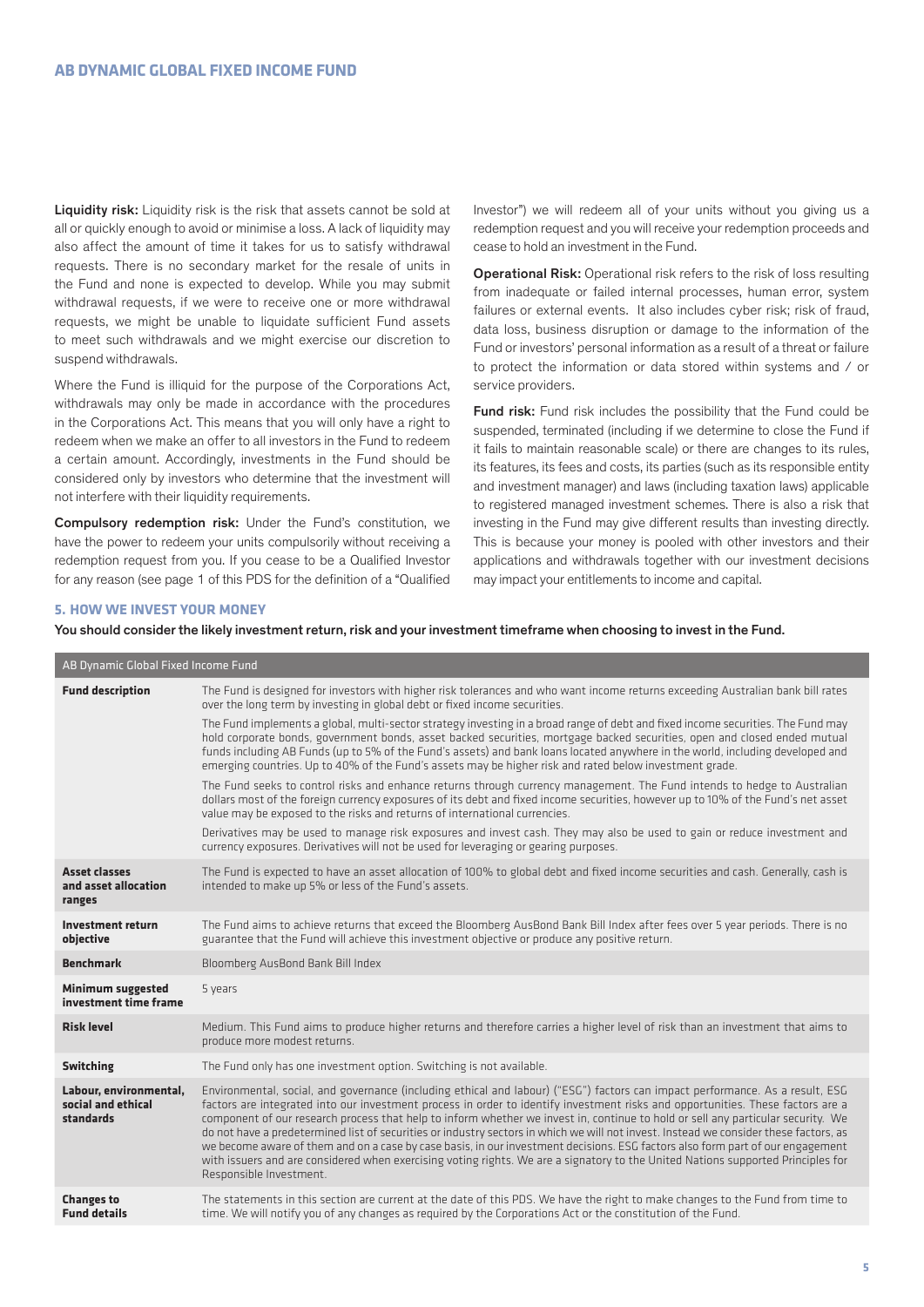# **6. FEES AND COSTS**

# **DID YOU KNOW?**

Small differences in both investment performance and fees and costs can have a substantial impact on your long term returns.

For example, total annual fees and costs of 2% of your fund balance rather than 1% could reduce your final return by up to 20% over a 30 year period (for example, reduce it from \$100,000 to \$80,000).

You should consider whether features such as superior investment performance or the provision of better member services justify higher fees and costs.

You may be able to negotiate to pay lower contribution fees and management costs where applicable. Ask us or your financial adviser.

# **TO FIND OUT MORE**

If you would like to find out more or see the impact of fees based on your own circumstances, the Australian Securities & Investments Commission (ASIC) website www.moneysmart.gov.au has a managed investment fee calculator to help you check out different fee options.

This section shows fees and other costs that you may be charged. These fees and costs may be deducted from your money, from the returns on your investment or from the Fund assets as a whole.

You should read all information about fees and costs because it's important to understand their impact on your investment.

| Type of fee or cost                                | Amount                                           |  |  |
|----------------------------------------------------|--------------------------------------------------|--|--|
| Fees when your money moves in or out of the Fund   |                                                  |  |  |
| Establishment fee:                                 | Nil                                              |  |  |
| Contribution fee:                                  | Nil                                              |  |  |
| Withdrawal fee:                                    | Nil                                              |  |  |
| Termination fee:                                   | Nil                                              |  |  |
| <b>Management costs</b>                            |                                                  |  |  |
| The fees and costs for managing your<br>investment | $0.55\%$ * of the net asset<br>value of the Fund |  |  |

\*The amount of this fee may be individually negotiated. Please refer to section 6 of the Additional Information for more information about individually negotiated fees.

All fees shown are inclusive of GST and net of any applicable Reduced Input Tax Credits (RITC).

You can use this table to compare costs between different simple managed investment schemes. ASIC provides a calculator on its website www.moneysmart.gov.au that you can use to calculate the effect of fees and costs on account balances.

**There may be additional fees. If you use the services of a financial adviser or if an IDPS is used additional fees may be payable to them.** You should refer to your statement of advice in which details of fees payable to your financial adviser are set out.

#### EXAMPLE OF ANNUAL FEES AND COSTS FOR THE FUND

This table gives an example of how the fees and costs for this product can affect your investment over a 1 year period. You should use this table to compare this product with other managed investment products.

| Example                       |               | Balance of \$50,000 with a<br>contribution of \$5,000 during<br>the year                                                                                                |
|-------------------------------|---------------|-------------------------------------------------------------------------------------------------------------------------------------------------------------------------|
| Contribution fees             | Nil           | For every additional \$5,000<br>you put in you will not be<br>charged a fee.                                                                                            |
| PLUS Management<br>costs      | $0.55\%$ p.a. | <b>And</b> , for every \$50,000 you have<br>in the Fund you will be charged<br>\$275 each year.                                                                         |
| <b>EQUALS Cost</b><br>of Fund | $0.55\%$ p.a. | If you had an investment of<br>\$50,000 at the beginning of the<br>year and you put in an additional<br>\$5,000 during that year, you<br>would be charged fees of from: |
|                               |               | \$275                                                                                                                                                                   |
|                               |               | What it costs you will depend<br>on the fees you negotiate<br>with ABIMAL or your financial<br>adviser.                                                                 |

# ADDITIONAL EXPLANATION OF FEES AND COSTS

## Management costs

The 0.55% Management cost includes our fees, investment management fees, custody fees, administration costs and audit and tax adviser fees but excludes transactional and operational costs and abnormal costs. The Management costs are calculated and deducted from the daily Fund's assets and are reflected in its unit prices and are paid quarterly in arrears from the Fund assets.

## Transactional and operational costs

The Fund will also incur transactional and operational ("transaction") costs, including but not necessarily limited to brokerage, settlement costs, stamp duties, bid/ask and or buy/sell spreads and clearing fees when you invest in or withdraw from the Fund and when we buy and sell its assets or settle its transactions.

We estimated the Fund's 2021 transaction costs to be up to 0.30% per annum of the Fund's net asset value. During 2021, 0.09% of the 0.30% 2021 estimated transaction costs was recovered via the buy/ sell spread meaning the Fund's 2021 net transaction costs were 0.21% of the Fund's assets. The net transaction cost reduces your unit value and is therefore, an additional cost to you. Transaction costs are paid out of the Fund's assets upon invoice. Past costs are not a reliable indicator of future costs.

The Fund will recover an estimate of the transaction costs which are incurred or which would be incurred when buying or selling assets to satisfy your application or withdrawal via the buy/sell spread which is included in the price of your units.

As at the date of this PDS, the current buy spread added to the unit price upon application is 0.15% of the unit price and upon withdrawal the current sell spread deducted of the unit price is 0.15% of the unit price.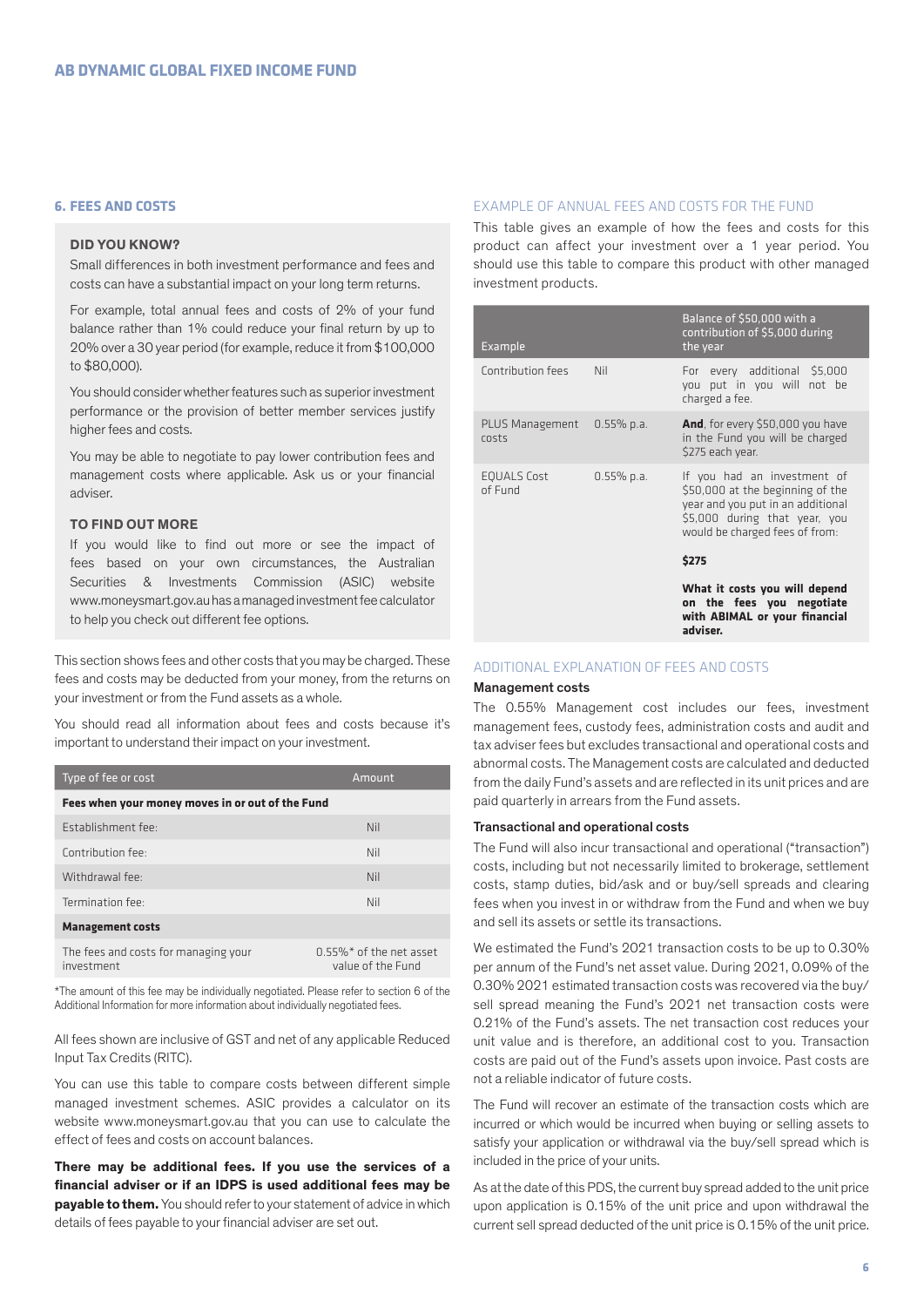For example, if you invested \$50,000 in the Fund the cost to you of the buy spread would be approximately \$75. There is no buy/sell spread on income distributions reinvested. The buy/sell spread may change if our estimate of transaction costs change.

#### Changes in fees and costs

All fees and costs are current at the date of this PDS and are subject to change without your consent. If we increase Management costs we will give you 30 days written advance notice. Management costs may change for many reasons including but not limited to an increase or decrease in the Fund's administrative, custody or investment management costs. Any changes to the fees will be in accordance with the Fund's constitution.

# $\bigcap$

You should read the important Additional Information about "Fees and costs" before making a decision to invest. Go to section 6 of the Additional Information at www.alliancebernstein.com.au for more information. Information relating to "Fees and costs" may change between the time you read this PDS and the day when you acquire the product.

#### **7. HOW MANAGED INVESTMENT SCHEMES ARE TAXED**

Investing in a registered managed investment scheme is likely to have tax consequences. We strongly advise you to seek professional tax advice before investing in the Fund.

The Fund has made an election to be treated as an Attribution Managed Investment Trust. Generally, the Fund itself should not be subject to Australian income tax but you will be subject to tax on assessable income fairly and reasonably attributed to you by the Fund. The assessable income attributed to you may include tax offsets and distributions from the Fund may include non-attributable amounts.

You may also be subject to tax when you dispose of your investment in the Fund. In addition, tax may be withheld from your income distributions if you do not quote a valid tax file number (or if applicable, an Australian Business Number) or are a non-resident investor.

# $\bigcap$

You should read the important Additional Information about "How managed investment schemes are taxed" before making a decision to invest. Go to section 7 of the Additional Information at www.alliancebernstein.com.au for more information. Information relating to "How managed investment schemes are taxed" may change between the time you read this PDS and the day when you acquire the product.

#### **8. HOW TO APPLY**

Please ensure you read this PDS together with the Additional Information prior to making a decision to invest. To invest in the Fund you will need to be a Qualified Investor (see page 1 of this PDS for the definition of a "Qualified Investor"). You will also need to send us a completed Application Form together with other documents requested (such as satisfactory identification) by mail, courier or fax and pay your investment amount. An Application Form is available at www.alliancebernstein.com.au or by contacting us on (02) 9255 1299 or by email on aust\_clientservice@alliancebernstein.com.

If you are investing via an IDPS, commonly referred to as a master trust, wrap account, platform, nominee or custody service, you need to follow the IDPS platform operator's application instructions and complete the IDPS application forms. Inquiries should be directed to the IDPS operator.

We must comply with the Anti-Money Laundering and Counter-Terrorism Financing Act 2006. This means that information as to your identity and the source of any payment may be collected and verified prior to accepting an application to invest. We may reject any application in part or whole at our absolute discretion and need not provide any reason for doing so.

#### COOLING OFF

Retail investors have a 14 day cooling-off period during which they may have their investment money (subject to certain adjustments) returned to them. This 14 day cooling-off period starts on the earlier of the date you receive the transaction confirmation or five days from the date on which you became an investor. Within this period you may withdraw your investment by sending us a letter. The letter must include your full name, address, date of birth, name of the Fund you invested in and amounts invested, and, if known, your investor number and date of application.

Generally, the amount repaid to retail investors will be their investment amount, adjusted to take into account market movements (either up or down) to the date (or as soon as practicable after) of receipt of the cooling-off notice, less an amount for reasonable administrative and transaction costs. Indirect Investors should contact their IDPS operator to determine what cooling-off rights apply.